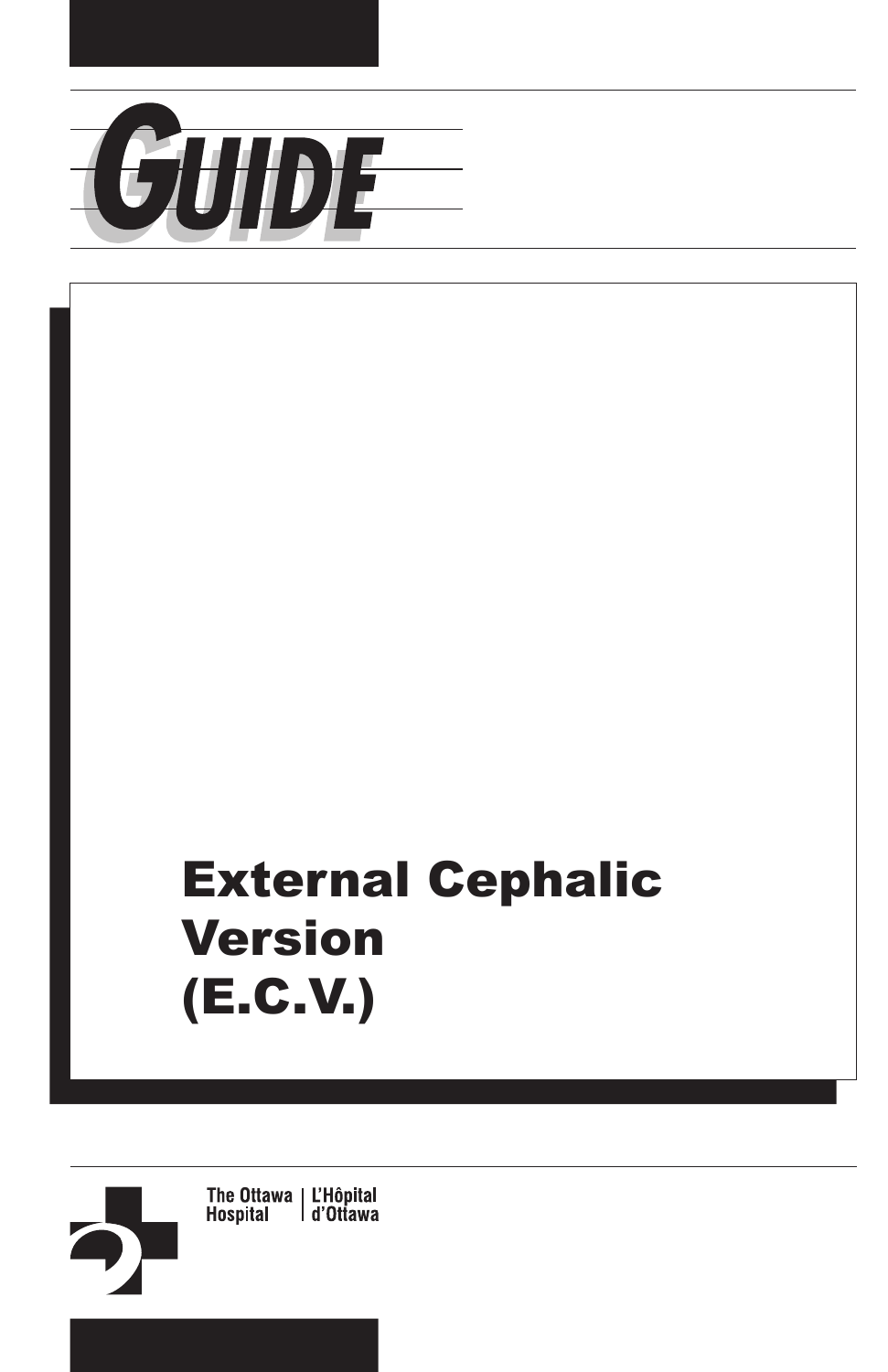#### *Disclaimer*

*This is general information developed by The Ottawa Hospital. It is not intended to replace the advice of a qualified health-care provider. Please consult your own personal physician who will be able to determine if this information is appropriate for your specific situation.*

> *Prepared by: Obs/Gyn Department The Ottawa Hospital July, 2005*

*Reproduction of this booklet is permitted with acknowledgment*

**P325 (REV 01/2011)** 

Printed at The Ottawa Hospital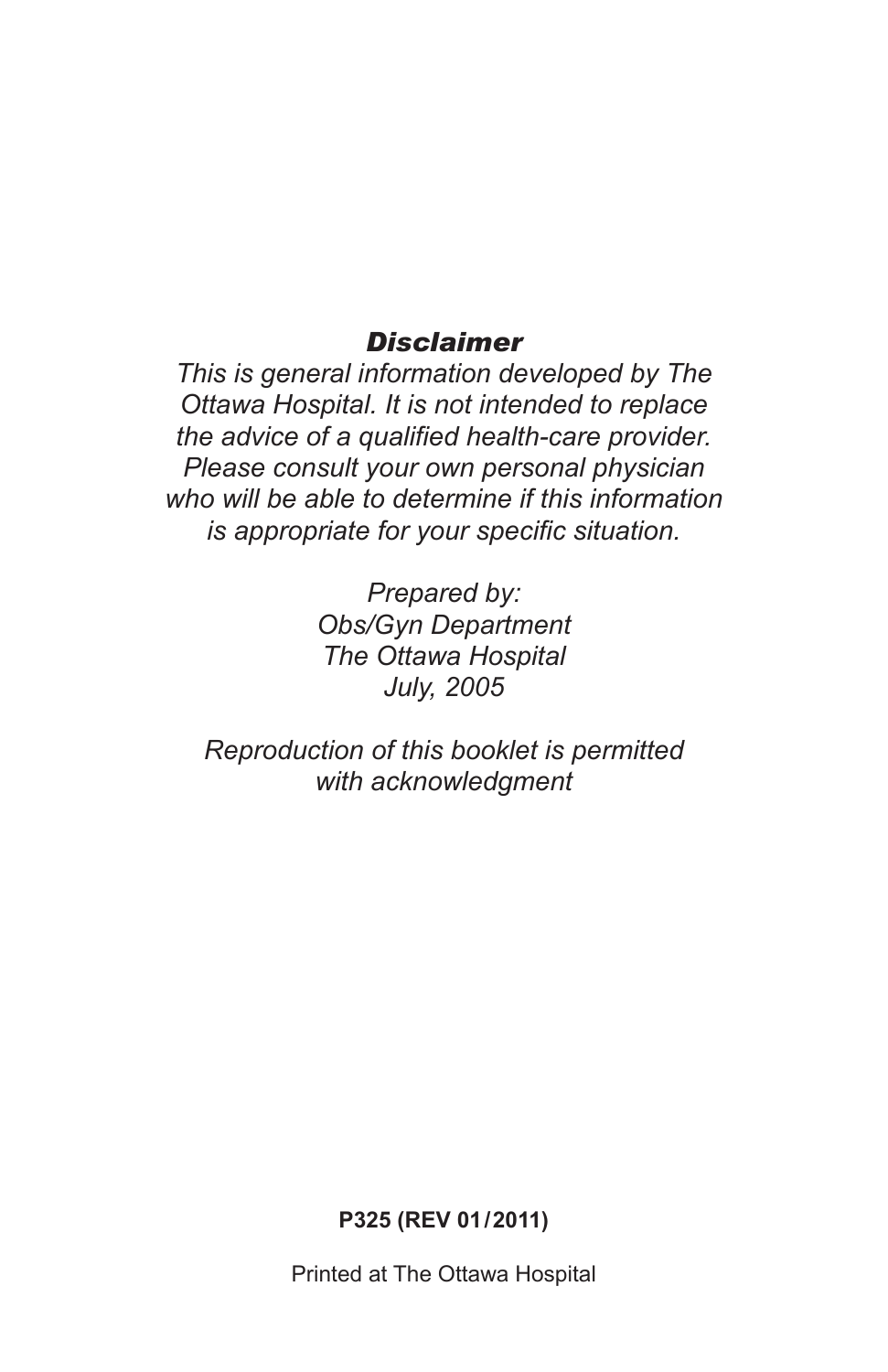# Introduction

#### *Dear patient:*

This booklet will provide you and your family with basic information about External Cephalic Version (E.C.V.).

Please review this with your health-care provider before the procedure.

# What is it?

An external cephalic version involves turning the fetus (baby in the uterus) from a breech (bottom down) or a transverse (across) position to a cephalic (head down) position. The physician uses his/her hands and applies different pressures on the mother's abdomen to help turn the fetus.

# Why is it done?

External cephalic version is done to avoid cesarean birth. Vaginal birth is the safer method for both mother and baby. A vaginal birth is possible for a baby in the breech position, although a cesarean birth is more common. Since there are risks with the cesarean birth, your physician may want to try to turn the fetus and let labour proceed more naturally.

If the woman is eligible, the physician will attempt an external cephalic version.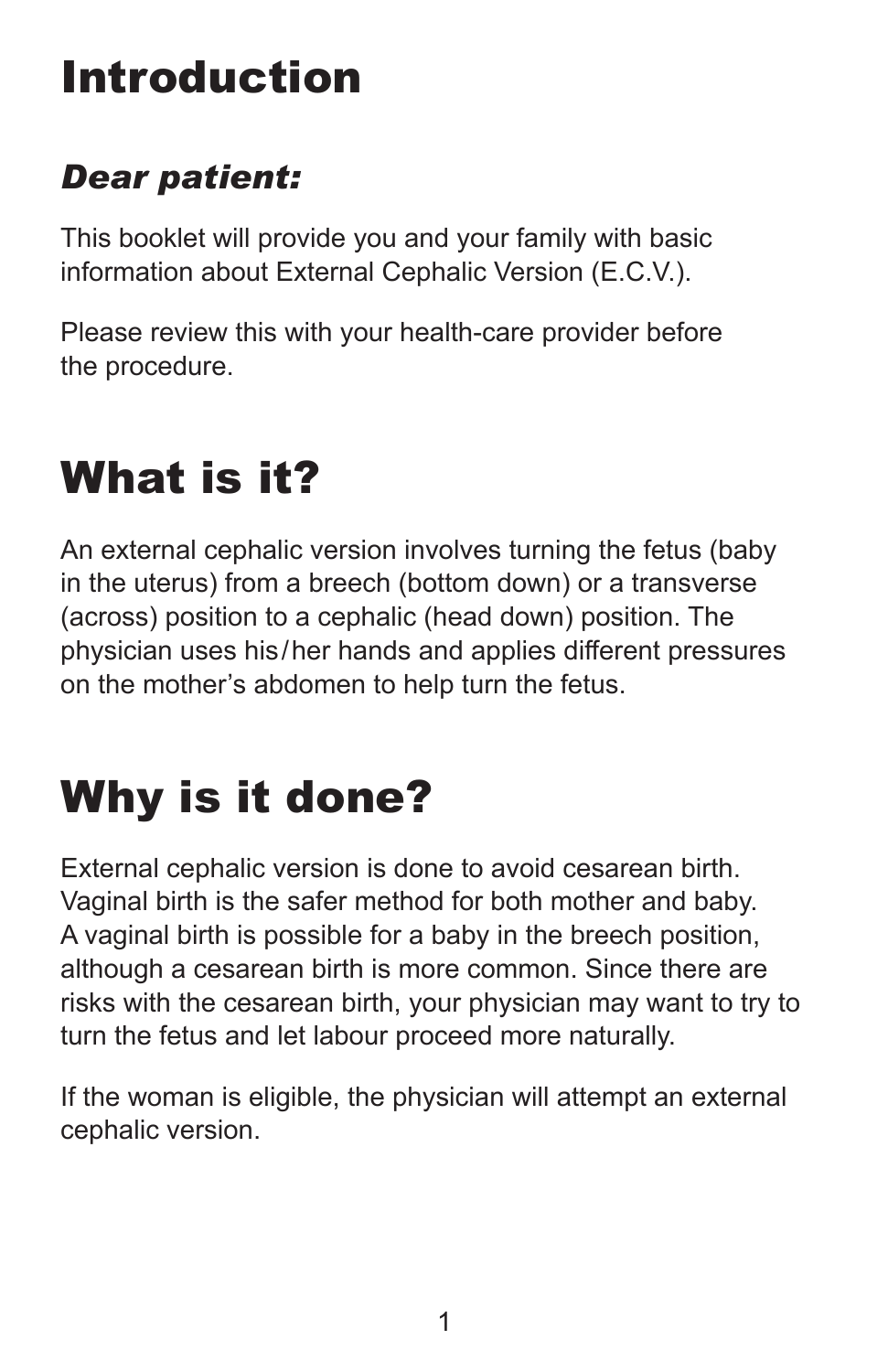# Who is eligible?

An external cephalic version can be done when:

- the fetus is in the breech or transverse position between 36 and 37 weeks gestation (closer to term);
- there is enough amniotic fluid (water) around the fetus (turning is easier);
- there is only one fetus (in the case of twins, the physician may try an external cephalic version after the birth of the first twin);
- no abnormalities of the uterus, placenta or fetus are present;
- pregnancy is uncomplicated.

# Where is the procedure done?

The version is done by the physician in the OBS/GYN Ultrasound Unit. However, it may also be done in the Birthing Unit.

You are welcome to have one adult stay with you during the procedure. Unfortunately, the Ultrasound rooms are small and unable to accommodate young children. Please arrange for their care.

# What is the preparation?

- You may have to restrict your food intake before the procedure. Your health care provider will discuss this with you.
- A full bladder is necessary. Drink two to three glasses of water about 30 minutes before the procedure.
- An ultrasound is done to confirm the fetal position, size, the amount of amniotic fluid and the placenta's position.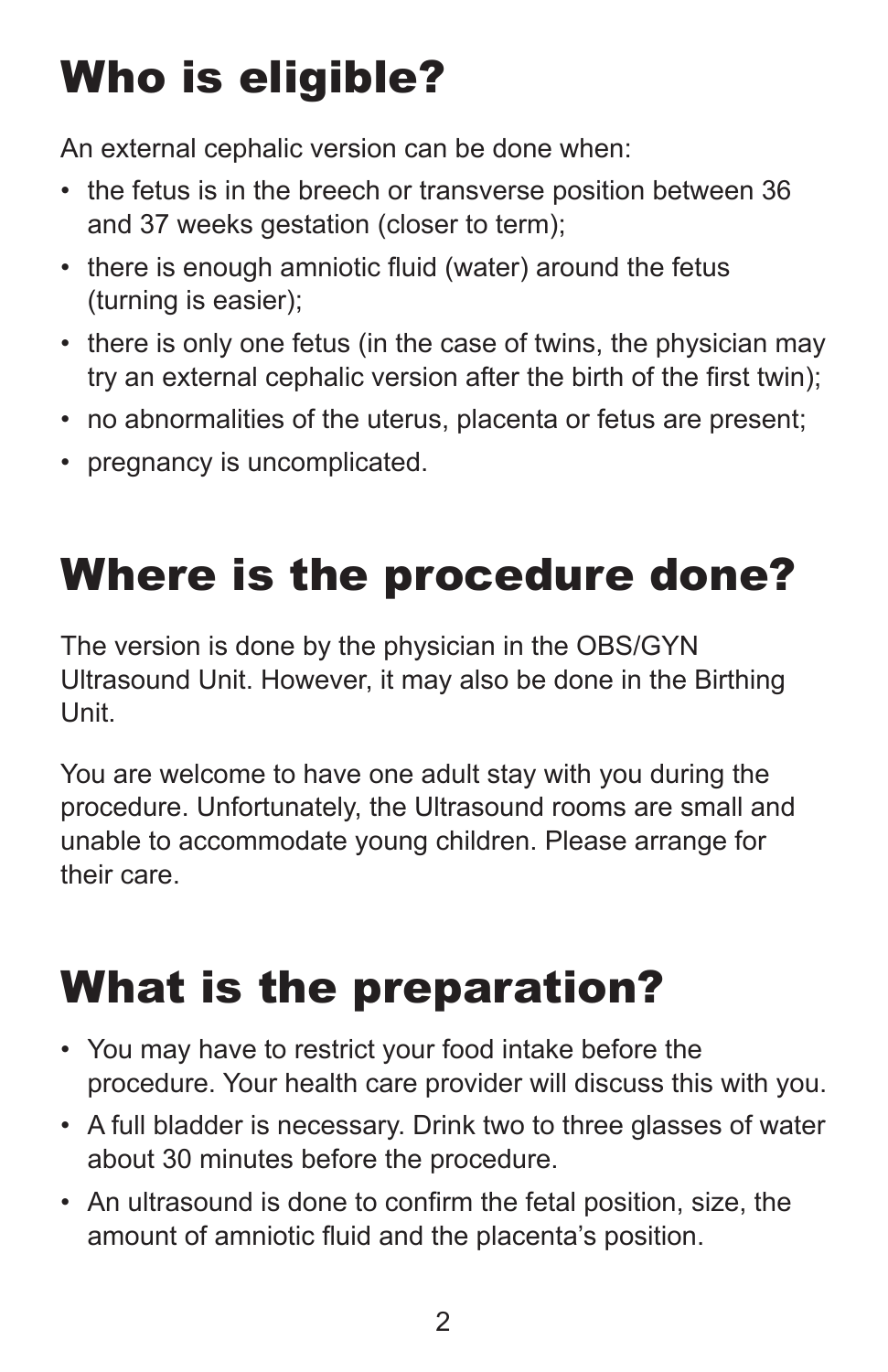# How is it done?

- You will be lying down with your head slightly lower than your feet.
- The obstetrician places two hands on your abdomen (external). He applies pressure gently to roll the fetus in a summersault motion, forward or backward (version), to turn the fetal head (cephalic) towards the pelvis.

You will feel a great deal of pressure during the version. However, it should not be painful. It can take about 5 minutes.

A non-stress test (monitoring of fetal well being) will be done after the procedure.

### What are the risks?

Before the version, your health care provider will review the risks and benefits.



**Figure 1.** Right hand lifts breech out of pelvis. Left hand makes head follow nose. Flexion of head and back maintained throughout.



**Figure 2.** Flexion is continued. Left hand brings head downwards. Right hand pushes breech upwards.



**Figure 3.** Pressure is exerted on head and breech simultaneously until head is lying at the pelvic brim.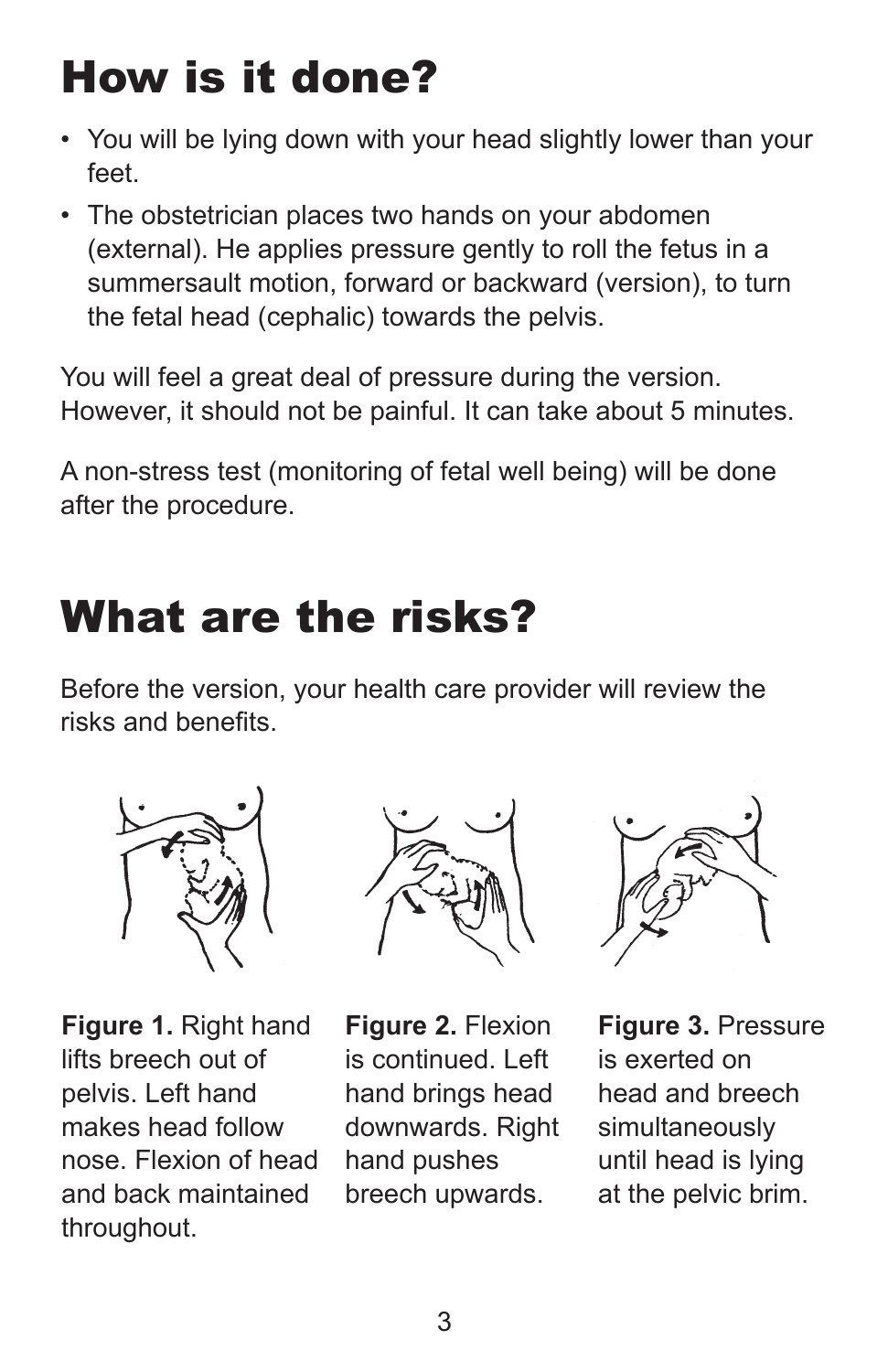Success rates vary. It depends on many factors. If the fetus does not turn easily or you cannot tolerate the procedure, the attempt will end. If the version was unsuccessful, the physician may try it again or arrange a cesarean birth at a later date.

Complications are rare. However, with manipulation of your uterus and fetus, the following may occur:

- onset of labour;
- early *breaking of waters*;
- bleeding from the placenta;
- fetal distress.

The procedure is done close to the Birthing Unit. If any complications occur, you will go there immediately for monitoring and, in some cases, prompt delivery.

### What happens after?

• Your doctor may order a non-stress test (NST), a painless test that measures your baby's heart rate and how his or her heart rate changes when your baby moves. If you have an NST, you will relax in a reclining position with two sensors (attached by elastic belts) around your abdomen. These sensors are hooked up to the fetal monitor to record your baby's heart rate and any contractions you might be having. You may be asked to press a button whenever you feel your baby move. This marks the monitor tracing so that your baby's movement and heart rate can be compared. If your baby's heartbeat does not change much or if your baby does not move much, further testing might be needed. When a baby is asleep he or she may not move for a short period of time. This may require the test to continue a little longer.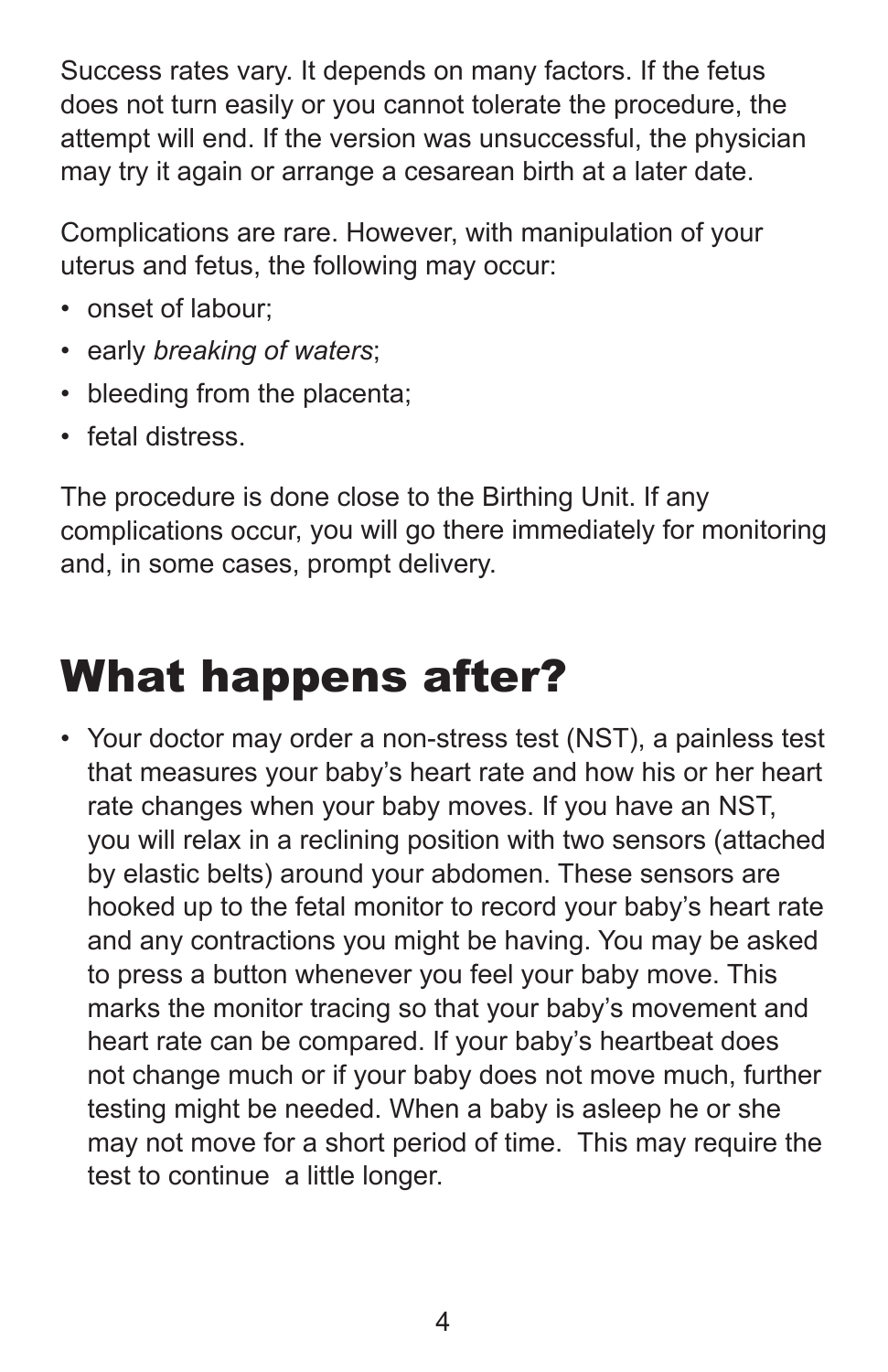- If your blood group is Rh negative, the nurse will give you an injection before leaving the unit.
- Watch for any unusual signs, such as bleeding, increased leakage of fluid from the vagina or decreased fetal movement. Let your physician know if any of these signs occur.
- There are no specific restrictions on your daily activities.

#### *Resources:*

If you require further information about external cephalic version, please ask your health-care provider.